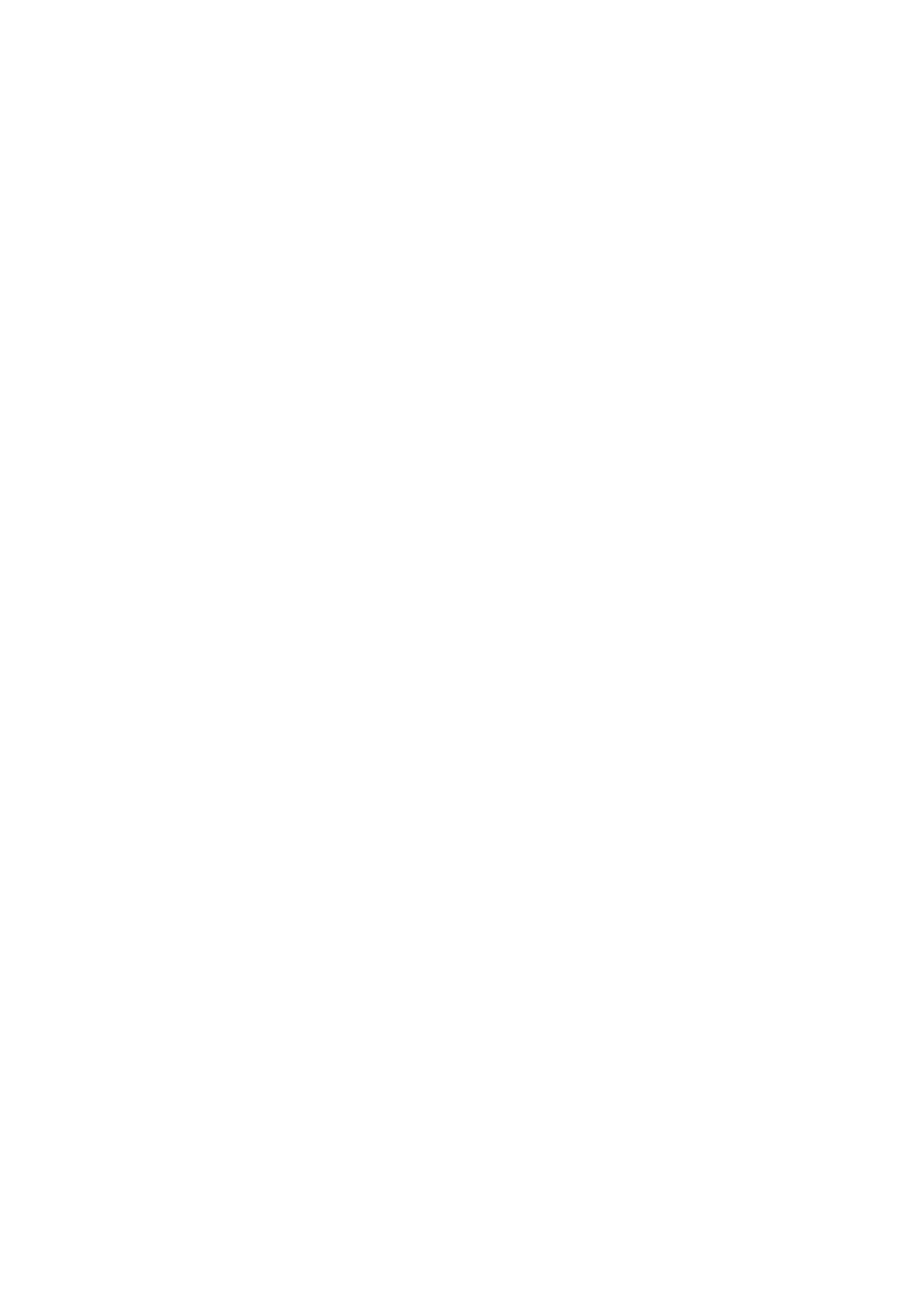## **Child Safeguarding Policy And Procedures Additional Guidance**

Table of Contents



| Introduction                                                                                                                            |    |
|-----------------------------------------------------------------------------------------------------------------------------------------|----|
| Procedures for managing concerns, suspicions,<br>allegations and disclosures of abuse involving<br><b>Members, Staff and Volunteers</b> | 2  |
| Whistle blowing policy                                                                                                                  | 7  |
| Complaints policy                                                                                                                       | 8  |
| Policy on dealing with children's<br>challenging behaviours                                                                             | 9  |
| Anti-bullying policy                                                                                                                    | 11 |
| Intimate care policy                                                                                                                    | 12 |
| Policy on communications with children and<br>young people                                                                              | 13 |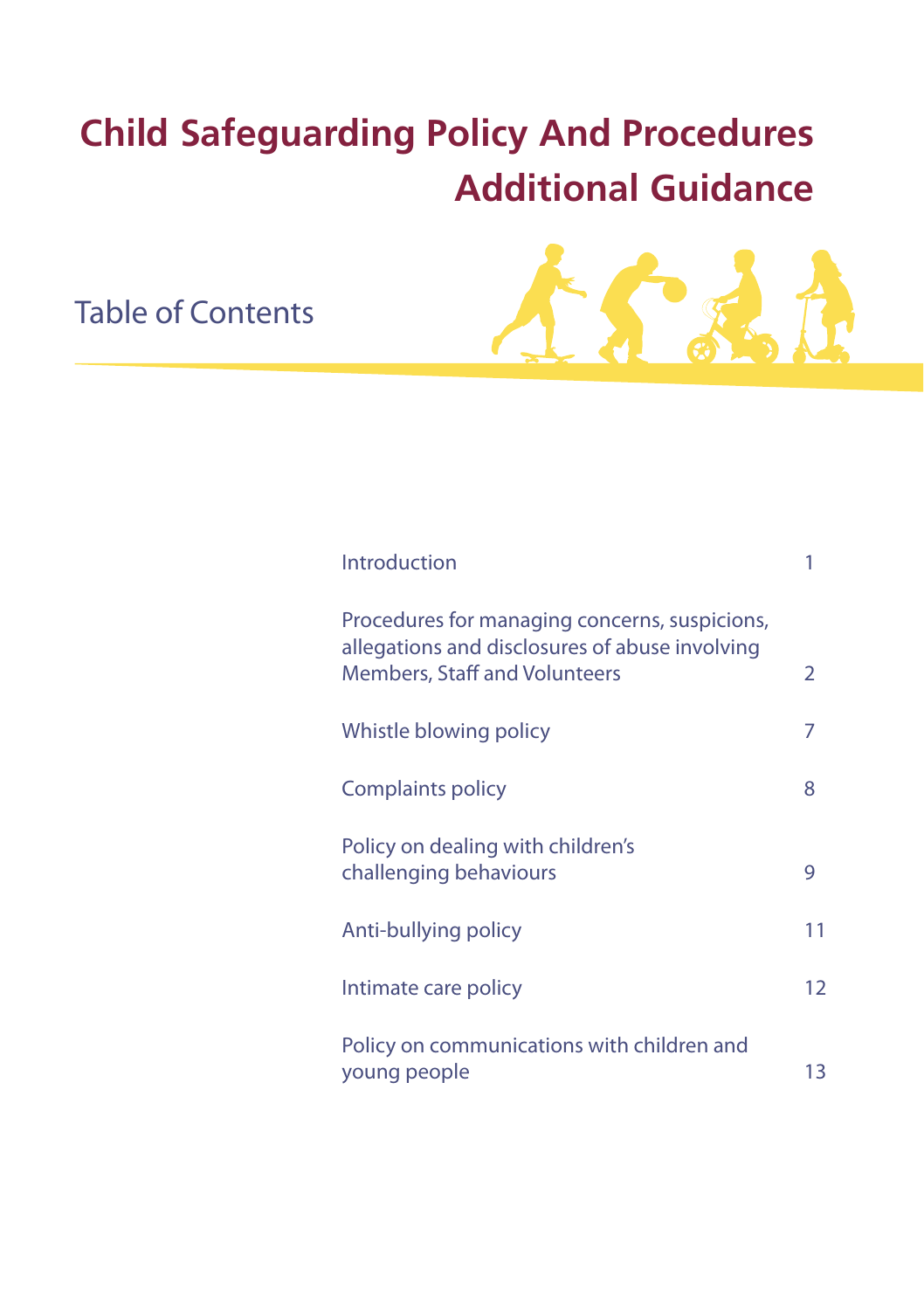Design: Colum Keating Printing: Staybro Printing Ltd, Dublin Published: June 2015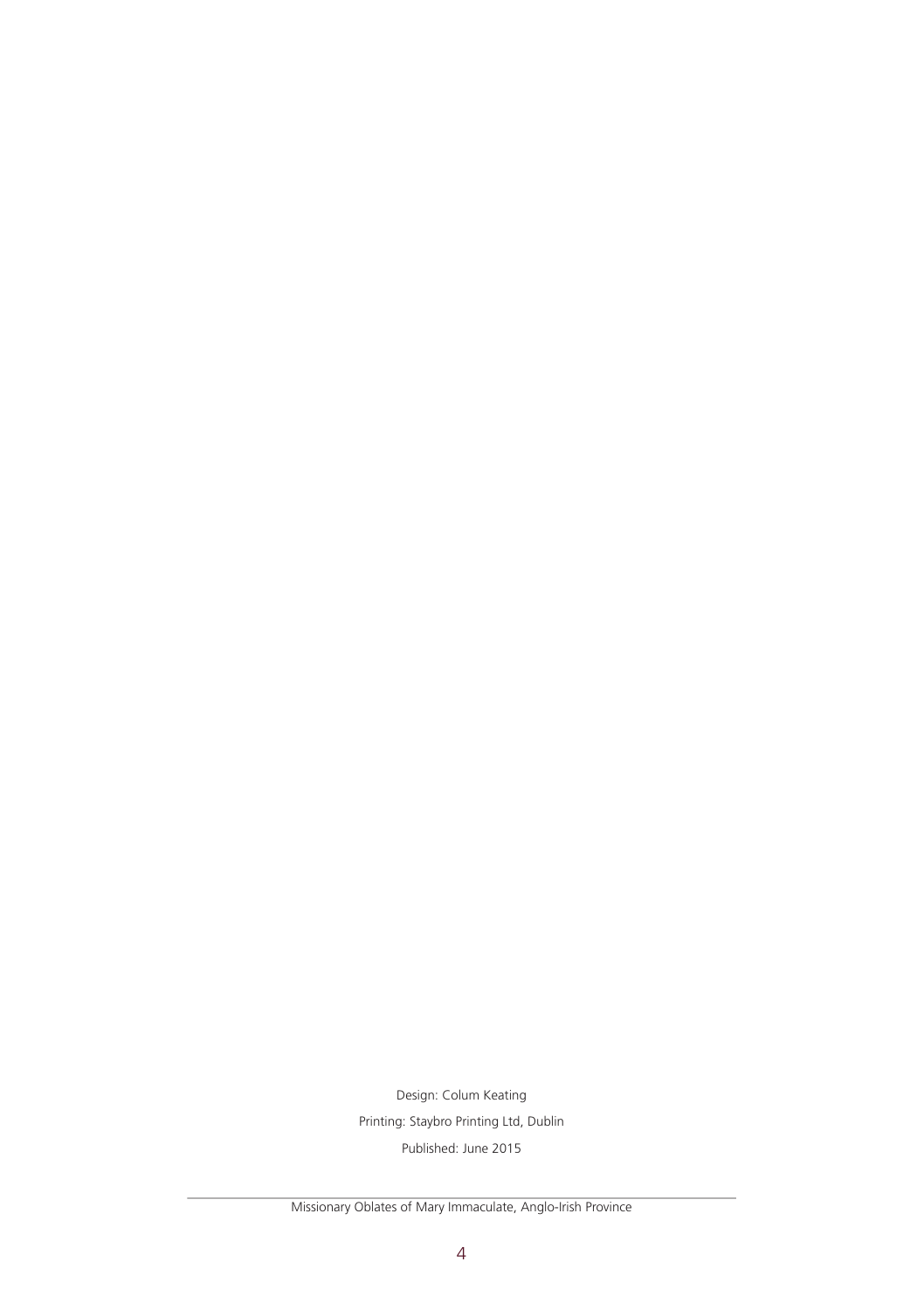## **Missionary Oblates of Immaculate, Ireland Child Safeguarding Policy And Procedures Additional Guidance, 2015**

### Introduction

Following the launch of additional guidance by the Archdiocese of Dublin, and in accordance with the National Standards, the Oblates of Mary Immaculate have produced this additional guidance, which is to be read in conjunction with Safeguarding Children, Child Protection Policy of the Missionary Oblates of Mary Immaculate, Ireland (2011). This additional guidance will be integrated into a revised policy and procedures document for the Oblates of Mary Immaculate following publication and adoption of the new standards by the National Board for Safeguarding Children in the Catholic Church in Ireland.

These policies and procedures are an addition to the Child Protection Policy of the Missionary Oblates of Mary Immaculate. They include a revised section on how to manage allegations; a Whistle blowing policy; Complaints policy; a policy for dealing with children who present with Challenging Behaviour; an Anti-bullying policy; an Intimate Care policy; and a policy on Communications with children and young people.

largonond Games

Fr Raymond Warren OMI Provincial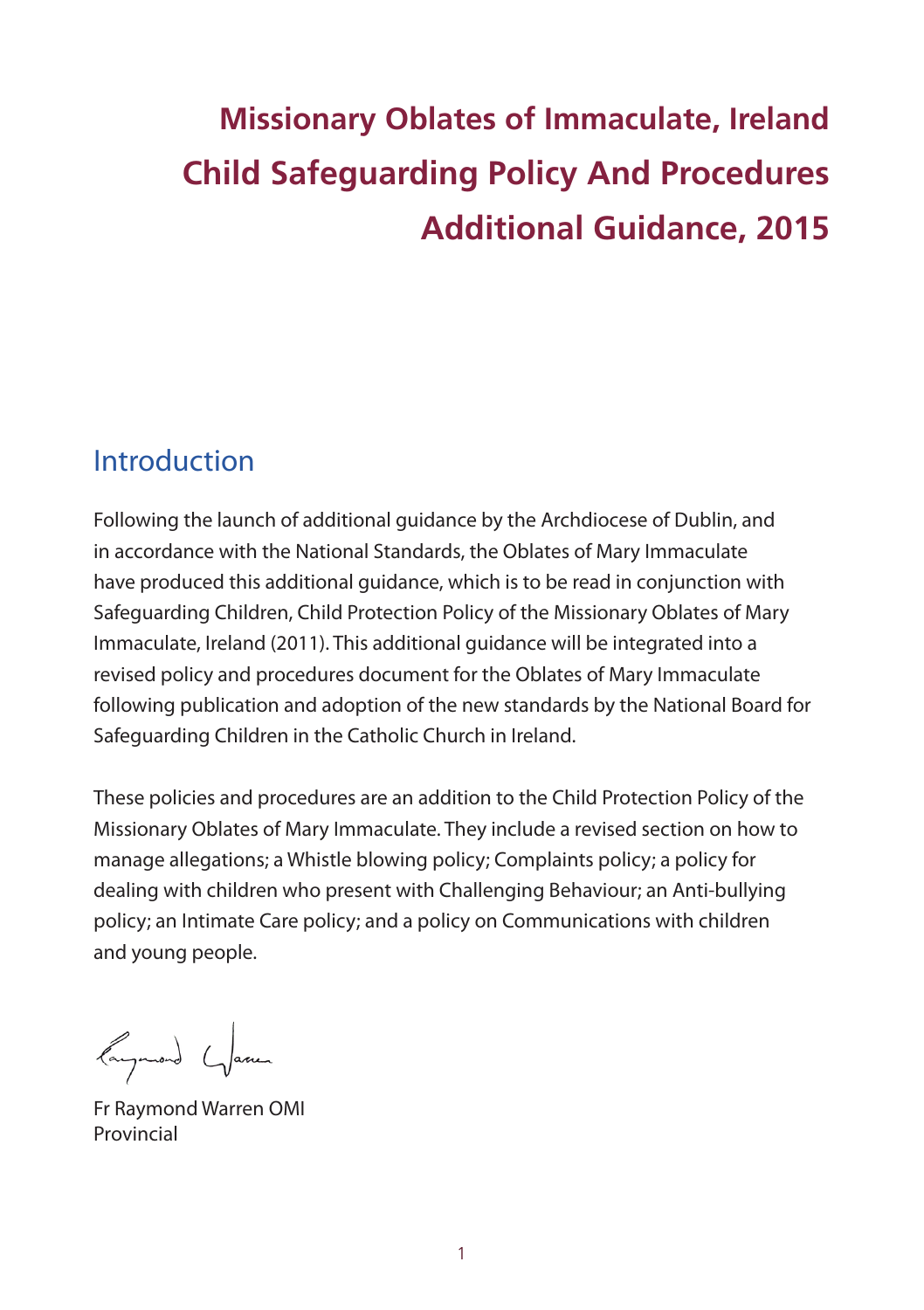## 1. Procedures for managing concerns, suspicions, allegations and disclosures of abuse involving Members, Staff and Volunteers

The Oblates of Mary Immaculate are committed to promoting the safety, welfare and protection of children, and take all concerns, allegations, suspicions and disclosures of abuse very seriously. These procedure set out the action that must be taken if any concern, allegation, suspicion or disclosure is made, whether current or historical, which indicates that an Oblate priest or brother, a member of staff or a volunteer (current or former) has done or may have done any of the following:

- behaved in a way that has harmed a child, or may have harmed a child;
- committed a criminal offence against a child or related to a child;
- behaved towards a child or children in a way that indicates s/he is unsuitable to work with children;

THIS APPLIES TO ALL CHURCH STAFF AND VOLUNTEERS

#### **1. Action when you receive a concern, suspicion, disclosure or allegation of abuse**

Remember: It is not your role to investigate.

- a. If you receive a concern, suspicion, disclosure or allegation of abuse, you must act immediately and refer the matter to your Designated Officer as soon as possible; the Designated Officer will refer the complaint to Tusla and the Gardaí without delay.
- b. Whenever possible and practical, take notes during the conversation. Always ask permission to do this and explain the importance of recording all information.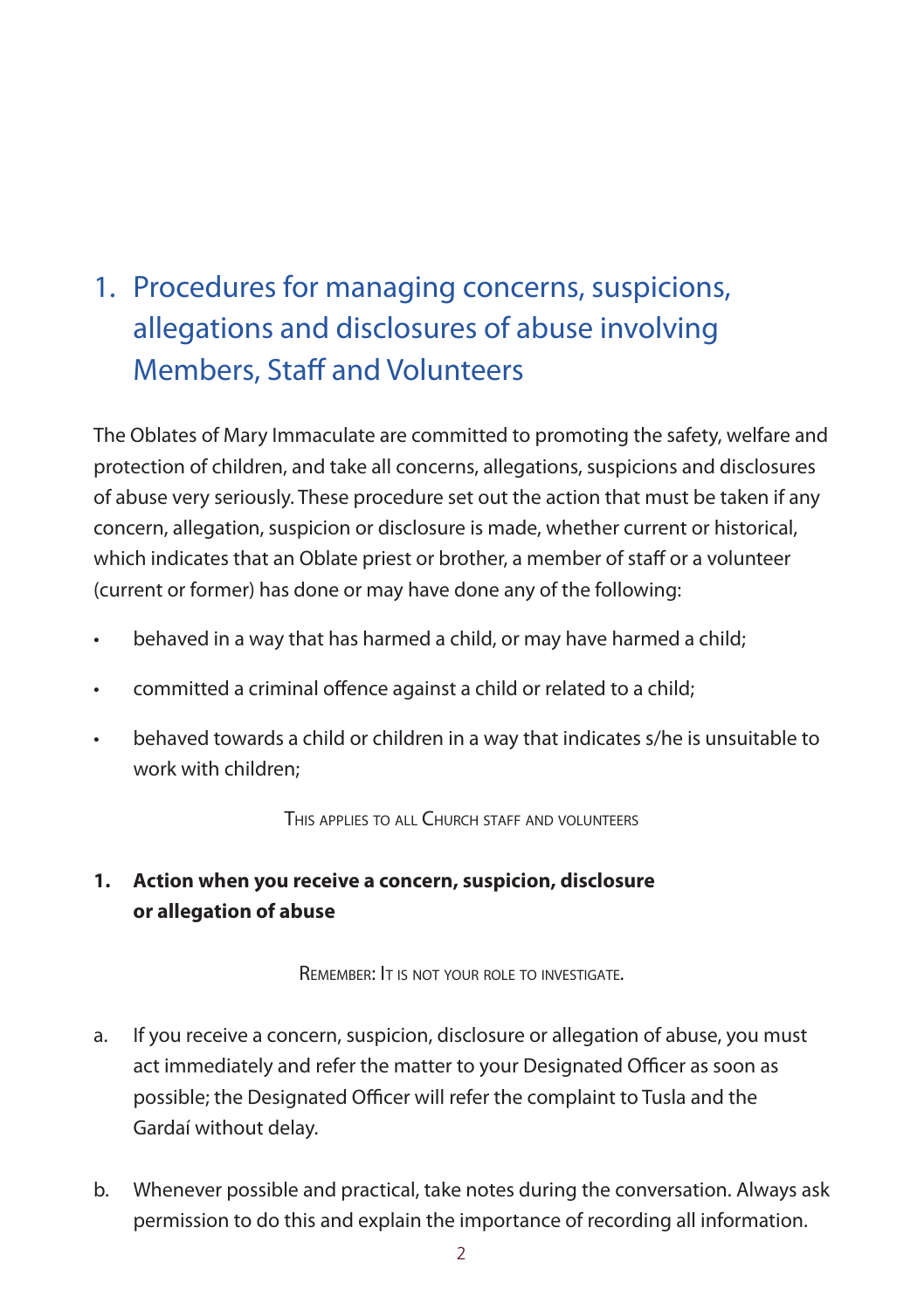Record the time, date, location (or if the matter has been communicated by letter or telephone), and persons present.

- c. Use the Standard Reporting Form for this use (Appendix 2)*1*. This initial recording will form the first entry in a file of information about the case which will be retained by the relevant Designated Officer. Do not be selective. Include detail which may seem to you irrelevant. It may prove invaluable at a later stage in an investigation. All original records, including rough notes, must be passed immediately to the Designated Officer. Any copies of records retained must be kept secure and confidential.
- d. Not all persons raising a concern will wish to go through the process described. Nonetheless, information about the existence of a potential allegation must always be communicated to the Designated Officer.
- e. In cases of emergency, where a child appears to be at imminent and serious risk, an immediate report should be made to Tusla as well as to the relevant Designated Officer. Where the appropriate Tusla staff are not available, the Gardaí should be contacted to ensure that **under no circumstances is a child left in a dangerous situation pending a Tusla intervention**.

It is important not to discuss the incident/concern with anyone other than those detailed in these procedures.

#### **8.2 Guidance on how to respond to people making an allegation**

It is often difficult for people to talk about abuse, so it is important to be patient, listen carefully and actively, and create a safe environment in which they feel able to tell you as much as they can remember. This will help those people whose responsibility it is to investigate the incident(s) to do so as thoroughly as possible.

People may tell you about any of the following:

- abuse that's happening to them now  $-$  current;
- abuse that happened to them some time ago historical;

*<sup>1</sup> Safeguarding Children, Child Protection Policy of the Missionary Oblates of Mary Immaculate, 2011.*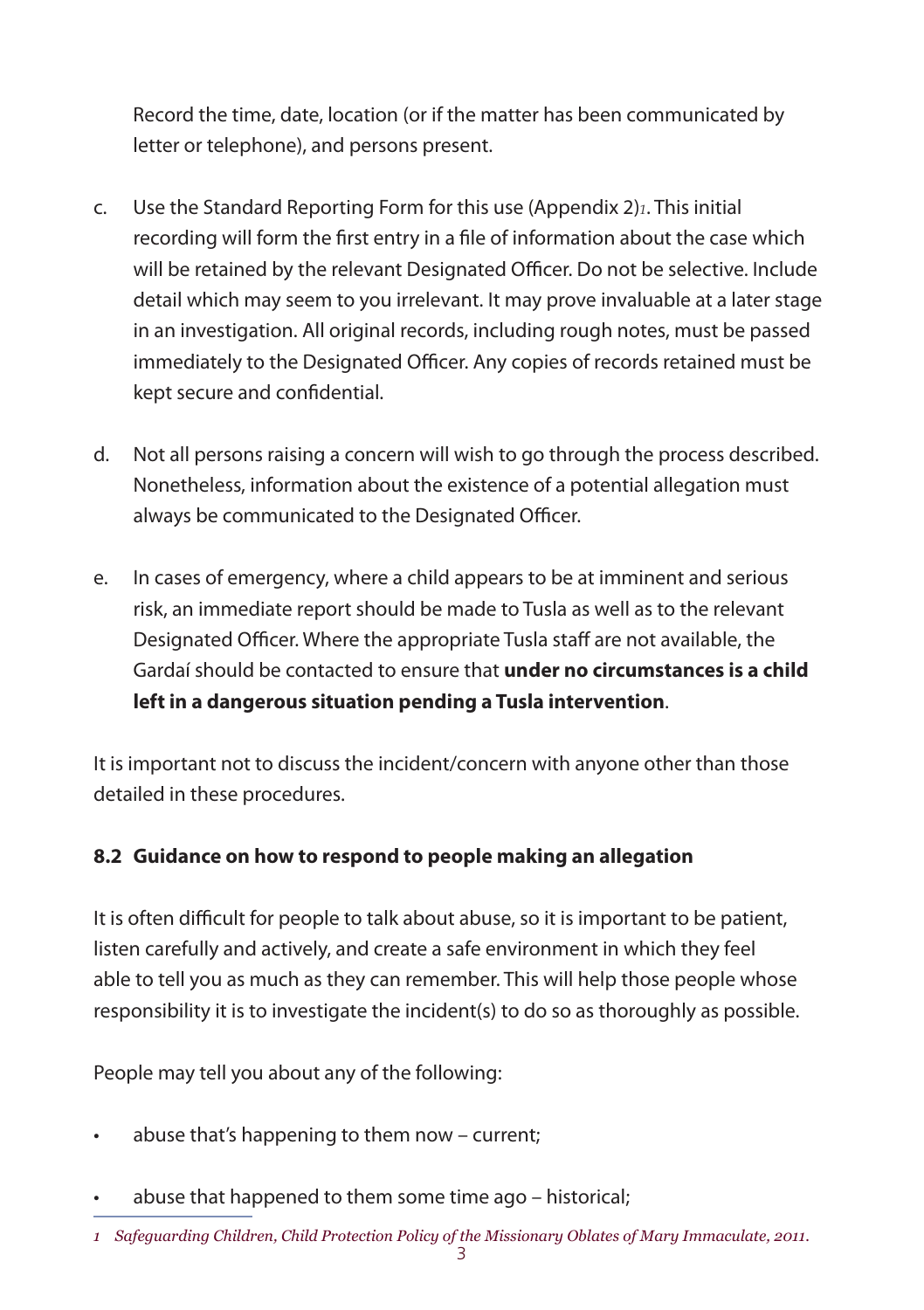- • something they've been told by someone else, and that they strongly believe to be true;
- • seeing signs of abuse, such as physical injuries on a child;
- • something that they have witnessed, such as the behaviour of an adult to a child that made them feel uncomfortable.

#### **Where information is given in person, consider the following:**

- • Listen carefully to that person, but do not ask intrusive or leading questions.
- • Stay calm, take seriously what the person raising the concern says, and reassure them.
- • Allow the person to continue at his/her own pace.
- Check with the person to make sure that you have understood what they actually said. Do not suggest words, but use theirs.
- • Make no promises that cannot be kept, particularly in relation to secrecy, but listen carefully to what is being sought.
- • Explain these procedures and the referral procedures to the person.
- • Offer to accompany the person to the Support Person.
- • Do not make any comments about the respondent, make assumptions or speculate.
- • Be aware that a person's ability to recount his or her concern or allegation will depend on age, culture, nationality and any disability which may affect use of language and range of vocabulary.
- • Adopt a listening style which is compassionate, calm and reassuring. If the information given to you shocks, disgusts or distresses you, do not allow these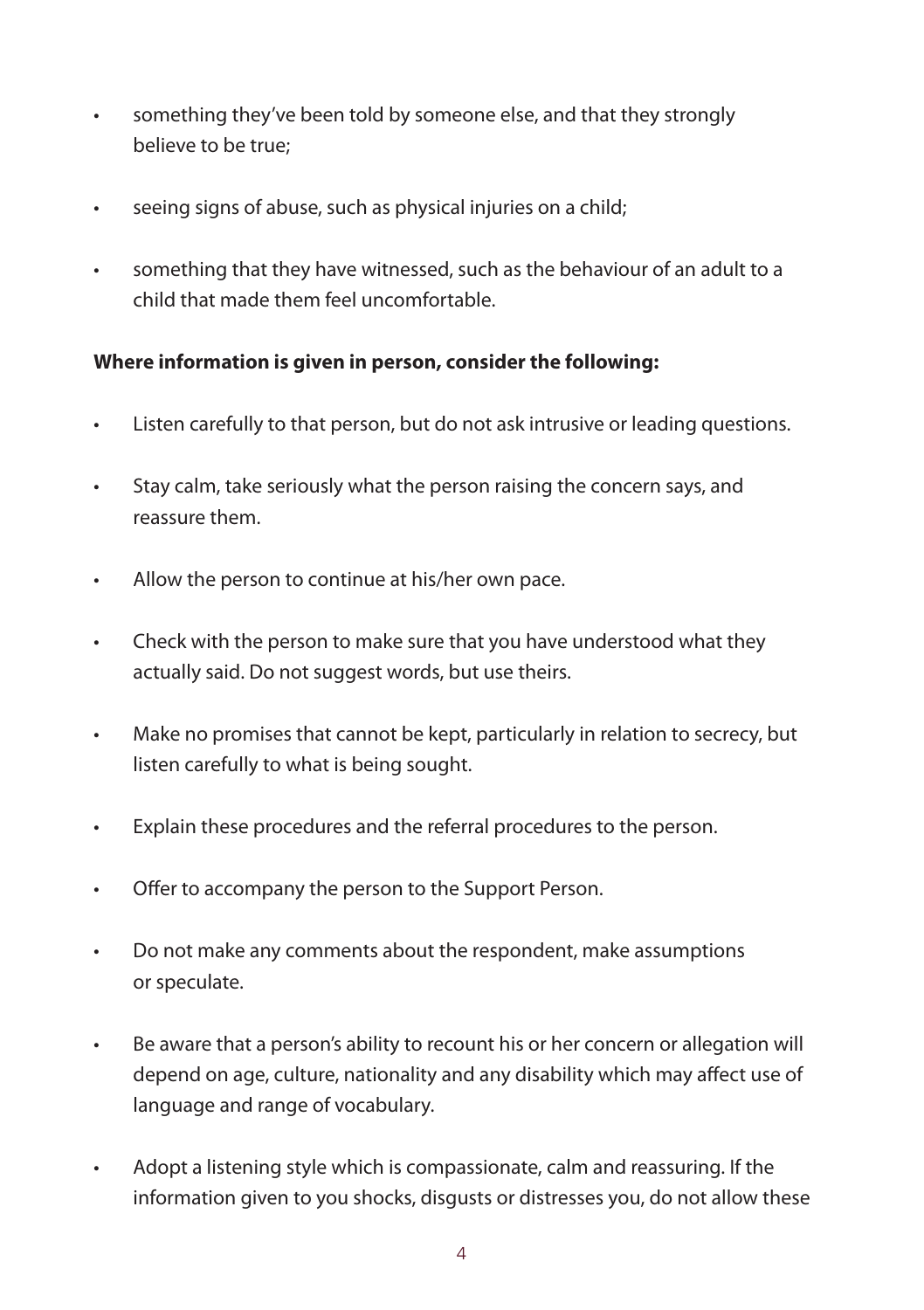feelings to show. If you do, you may inadvertently dissuade the person from giving any further information.

- • Avoid statements about your belief, or otherwise, in the information given.
- Do not question beyond checking what has been said. It is the job of Tusla and the Gardaí to investigate. There must be no probing for detail beyond that which has been freely given.

Listening is never compatible with telling a person to stop when they are freely recalling events; some facts are only ever told once, so the information given must be fully and accurately recorded. However, it is better that such detail is given directly to a professional from one of the Social Services or the Police, to allow proper procedures to be observed and avoid the distress of having to repeat the account more than once.

> *A Priest must be clear about the status of such a conversation. Make sure there is no misunderstanding about whether the Seal of Confession applies.*

#### **8.3 Listening and responding to a child**

When responding it is of the utmost importance that allegations are handled in a sensitive and discreet manner. Anyone responding to a child making an allegation should be careful to observe the following:

- Take what the child says seriously.
- React in a calm manner; over-reaction may intimidate the child and increase feelings of guilt and that he/she may have.
- • Reassure the child that it is right to tell somebody what happened.
- • Use language that the child understands: for example, when naming different parts of the body, adopt the child's words rather than substituting your own.
- • Listen carefully and attentively to the child.
- • Be careful when seeking clarification. Conversation should be supportive and for the purpose of clarification only. Never ask leading questions as to whether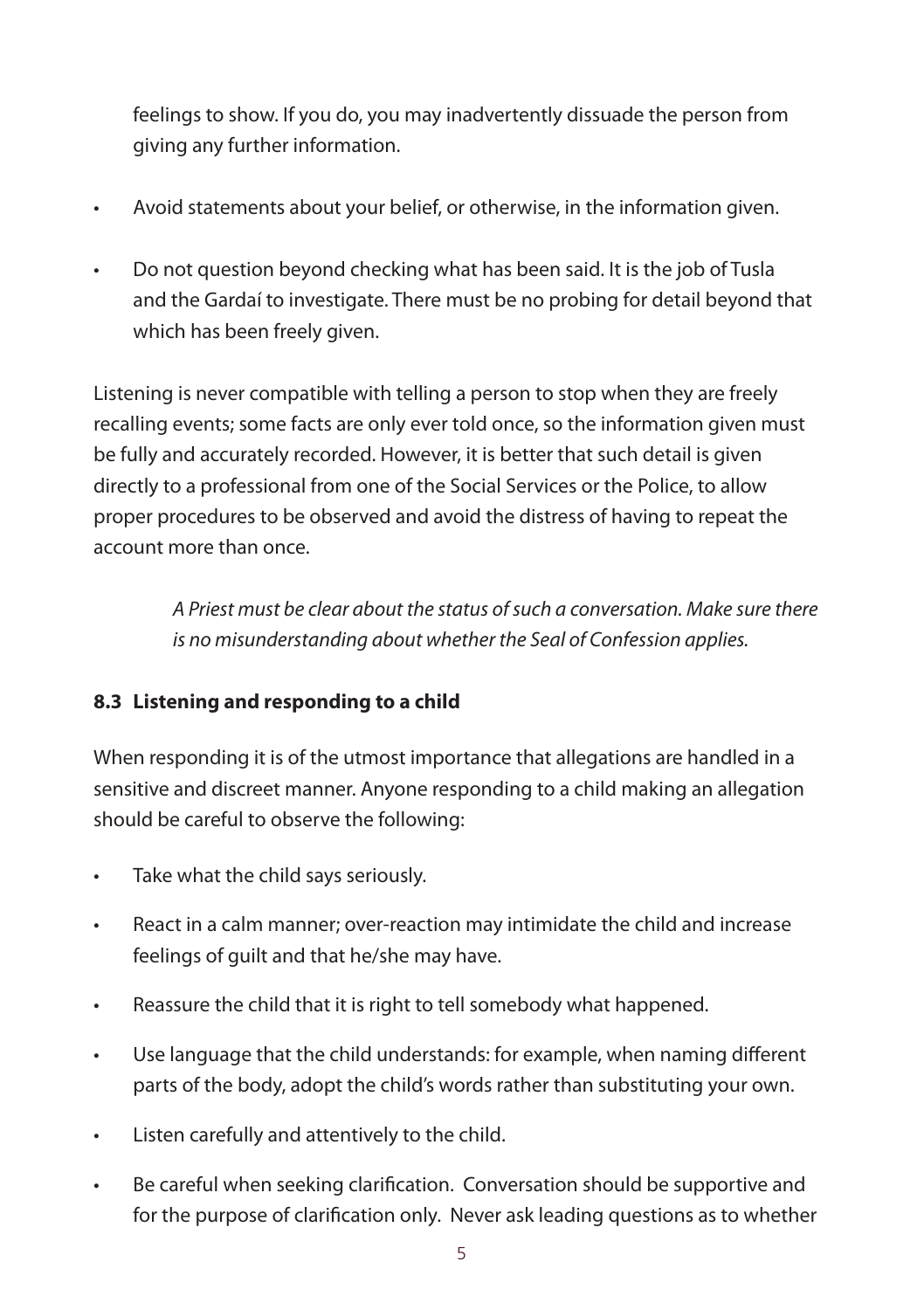or not specific acts not mentioned by the child occurred or whether a specific person, not named by the child, carried out the abuse. Do not seek intimate details beyond those volunteered by the child. Such questions and suggestions could complicate an official investigation by the Social Services/Police.

- • Do not express an opinion about the alleged abuser to the person reporting to you.
- Do not confront the alleged abuser.
- Write down immediately afterwards what was said, including where, when and any other significant factors, noting any marks and signs observed. All reports should be signed, timed and dated by the person recording the event.
- • Check with the child to ensure what has been heard and understood by you accords with what the child actually said.
- Make no promises that cannot be kept.
- Do not promise to keep secret what will be revealed. You can avoid this by telling the child that the confidential nature of an allegation does not result in the allegation remaining a secret and that the matter will have to be investigated as it is referred.
- Explain and make sure that the child understands what will happen next.

#### **8.4 Listening to a person who admits abusing a child**

It is necessary to tell a person who admits an offence against a child or young person that such information cannot be kept confidential. If such an admission is made to you, even where the admission relates to something which happened a long time ago, you must, as soon as possible, refer the matter to the Designated Officer, who will follow the procedures for referral to Tusla and the Gardaí.

#### **8.5 Anonymous allegations or concerns**

Anonymous complaints are to be treated carefully. Anxiety and fear may persuade some people not to reveal their identity immediately. It is sometimes difficult to act on information under these procedures unless at some point the name of the person raising the concern/making an allegation becomes known. The person raising the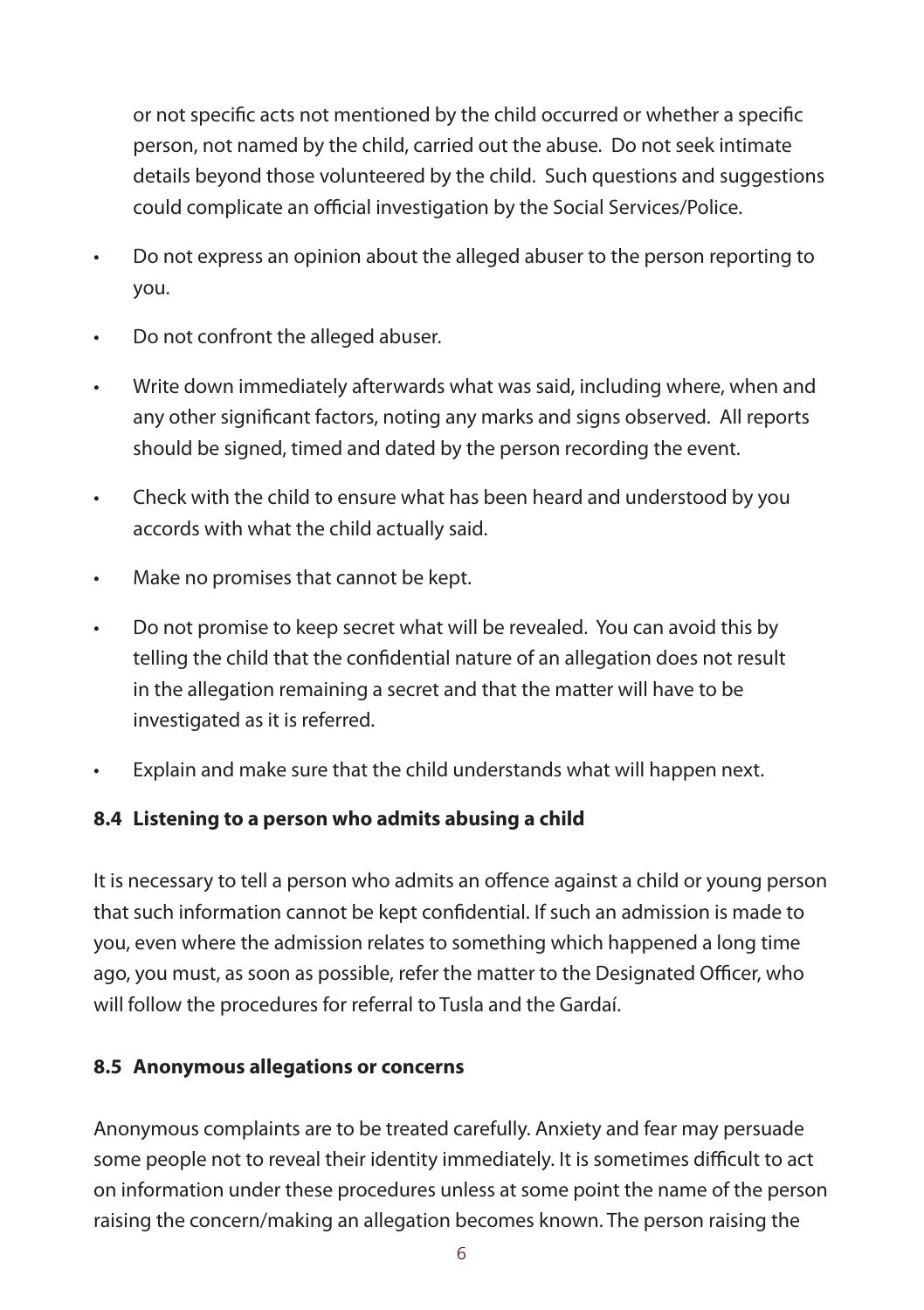concern should be informed that anonymity may restrict the ability of professionals to access information or to intervene to protect a child. As much openness as possible should be encouraged.

## 2. Whistle blowing policy

#### **Rationale For Policy**

The aim of this policy is to encourage those who have concerns about the welfare or safety of children involved in Church activities to express those concerns without the fear that they will be victimised or harassed for so doing. The policy applies to all those who work for the Oblates of Mary Immaculate, whether in voluntary or paid capacities. There are protections under civil law for people who report child protection concerns. Under the 'Protections for Persons Reporting Child Abuse Act 1998', people are protected from civil liability when they report child protection concerns to designated officers of Tusla, the Child and Family Agency, provided they do so reasonably and in good faith. It is an offence to report child abuse, knowing the information provided to be untrue. It can be difficult for people to raise concerns about the practice or behaviour of colleagues. This reluctance may be due to:

- • Fear of getting it wrong and damaging the career or reputation of a colleague;
- • Fear of disrupting working relationships;
- Fear of not being believed;
- Fear that the information will be used inappropriately, precipitating a chain of events that spiral out of control. These concerns, however, have to be considered in light of the following:
	- Each person working for or on behalf of the OMI has a responsibility for the welfare and safety of children involved in church activities;
	- Raising a concern in a timely manner can prevent a bad situation spiralling out of control;
	- Raising a concern about one situation can reduce the risk of similar situations arising elsewhere.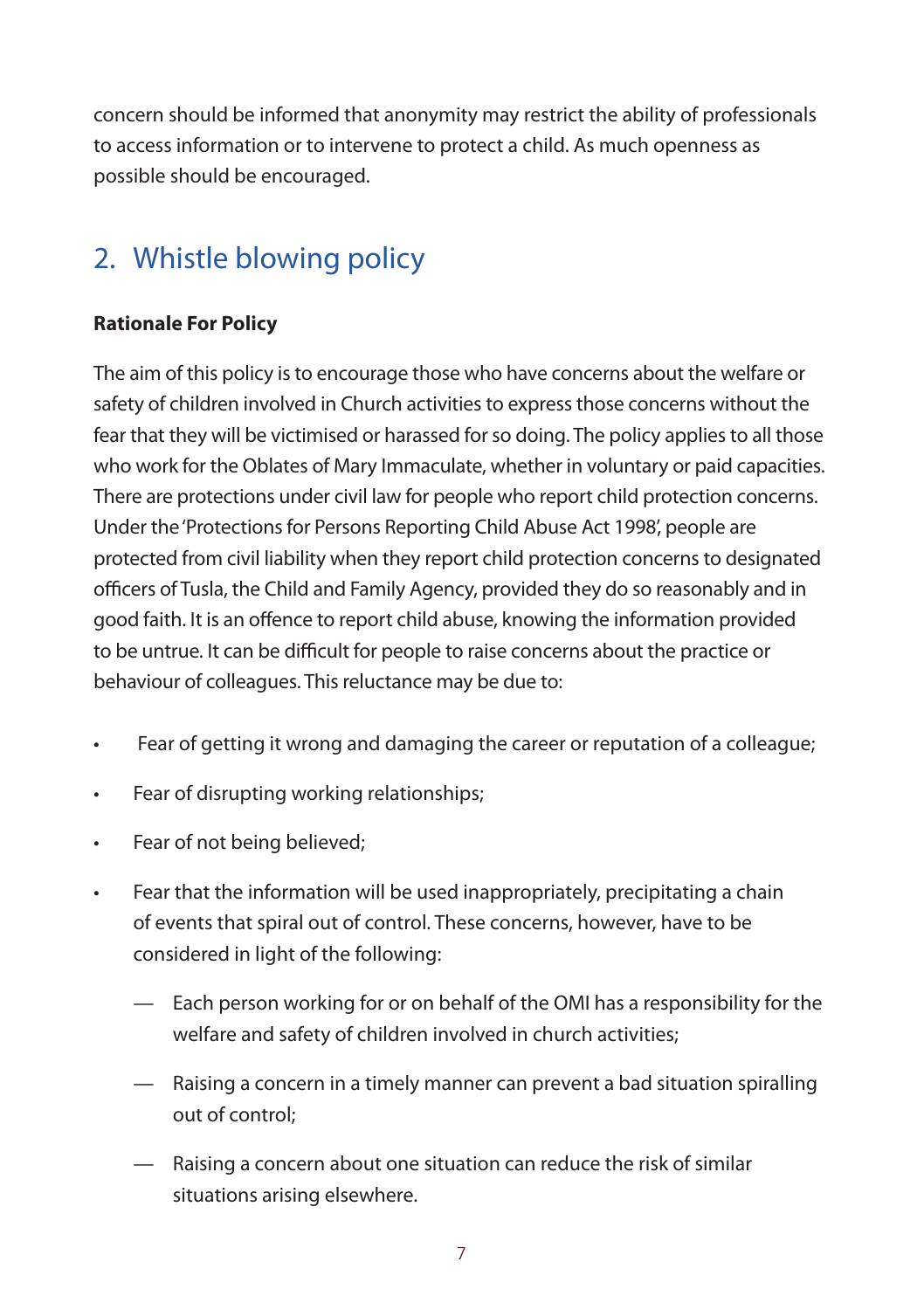Raising a concern about poor or inappropriate practice will prevent the person raising the concern from becoming implicated in such practice. The Oblates of Mary Immaculate is committed to ensuring that any staff member or volunteer who raises a child protection concern reasonably and in good faith, will not be victimised, harassed or in any other way be disadvantaged by doing so.

All reports and concerns should be brought to the attention of the Designated Person for Child Protection, Suzanne Phelan, or to the appropriate authorities in the Gardaí or Tusla child and Family Agency.

Suzanne Phelan's contact number: 085 114 6391

## 3. Complaints policy

A complaint is an expression of dissatisfaction. A person who makes a complaint is stating that they are unhappy about something. The aim of this complaints policy is to outline how complaints can be addressed in order to deal with the unhappiness or dissatisfaction of the complainant. This complaints procedure runs in parallel with the child protection procedure, but is separate from it. The child protection policy addresses the management of risk to the safety of children.

On occasion people may need to make a complaint when their child is unhappy or upset about something. For a variety of reasons people are often reluctant to use the word 'complaint' or to make statements beginning 'I wish to make a complaint about…' Nonetheless, people who are working with children ought to be able to tell from their behaviour, demeanour or from verbal cues, when children are distressed. These indicators should never be ignored. The simplest and best way to address such matters is to do so as close as possible to the source of the problem. For example, if an adult leader speaks to a child in a manner that upsets the child, a simple, direct and unqualified apology is the most appropriate response. It may be hard for a child, or the parent of a child, to tell an adult leader involved in a children's activity that the child has been hurt or upset by something that the adult has done. For this reason, it is important that, for every activity involving children, there is a designated person to whom children and parents can take their concerns. The designated person should assist the parties to resolve the matter to the satisfaction of all concerned — for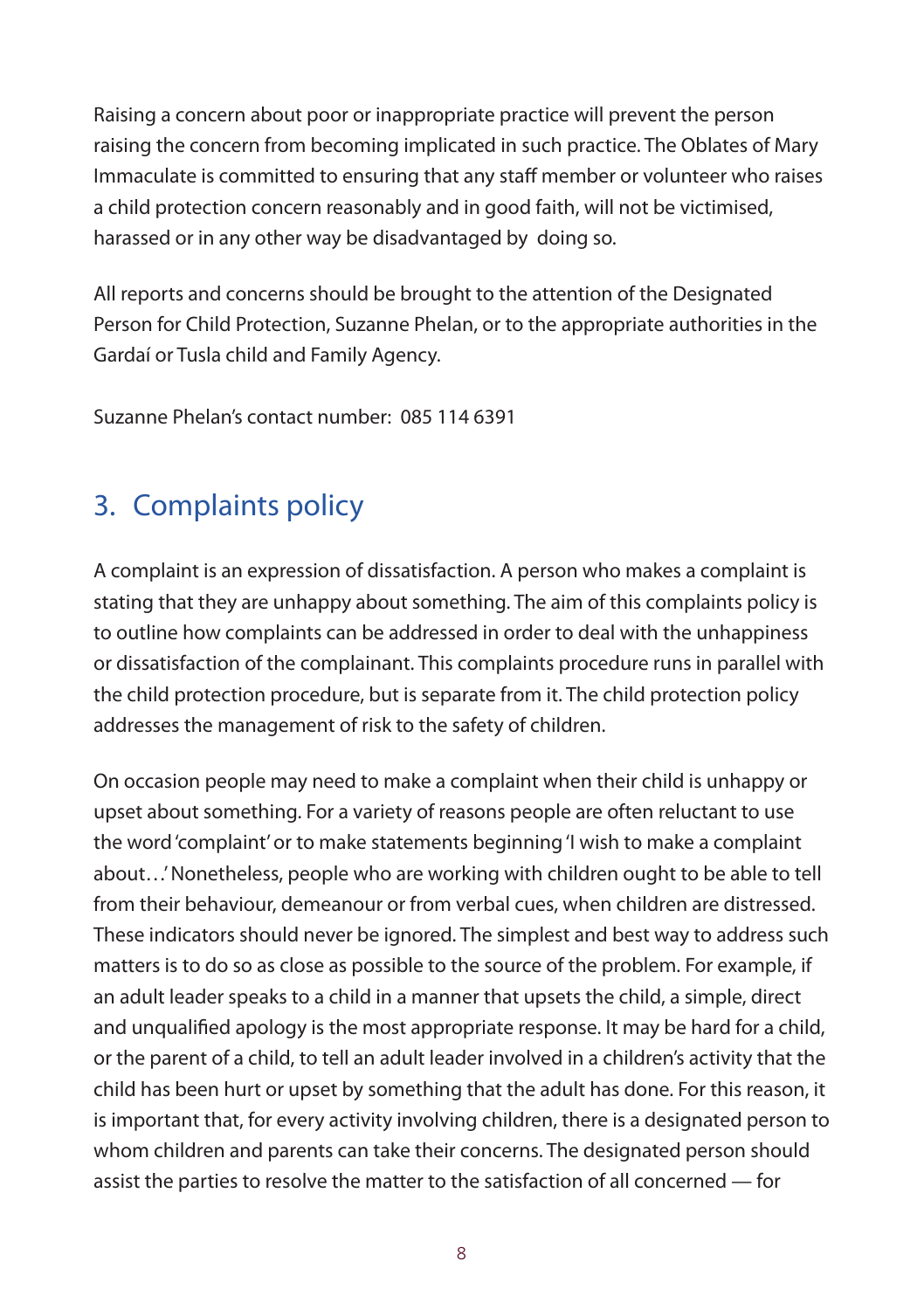example, through negotiation or mediation. Where resolution cannot be achieved, the matter should be referred to the to the parish priest. At this point, a note should be made of the incident that gave rise to the complaint and the outstanding issues. The parish priest will determine the next steps to be taken.

Some complaints may raise issues about the conduct of the person whose behaviour has given rise to the complaint, or issues to do with the safety and welfare of a child or children. In this case, other procedures may have to be invoked, such as disciplinary procedures for employees or the child protection procedure. Even where these procedures are invoked, they are additional to and not a substitute for attempts to resolve the unhappiness or dissatisfaction of the child or parent.

## 4. Policy on dealing with children's challenging behaviour

Those running activities for children in parish may encounter situations where children behave in ways that pose a risk to their own safety, the safety of others or otherwise undermine the viability of the group. There may be a variety of reasons for such behaviour, such as bereavement, problems in the family home, learning difficulties and so on. Adult leaders may be unware of or have a limited awareness of these issues, and may lack the specialist skills to manage very challenging behaviours. Nonetheless, there are some general approaches that can be helpful.

In managing challenging behaviour in children involved in church activities, we must ensure that we use a child-centred approach. This is much more important that any specific behaviour management technique. Indeed the application of such techniques in the absence of the appropriate ethos is likely to be counterproductive. It is not acceptable under any circumstances to physically punish a child, threaten to do so. Nor is it acceptable to belittle or humiliate a child in any manner whatsoever. In dealing with children's behavioural issues, the aim should always be to promote appropriate behaviour.

This can be done by:

Working with the children to develop a code of conduct that promotes values such as respecting each other, sharing and including everyone;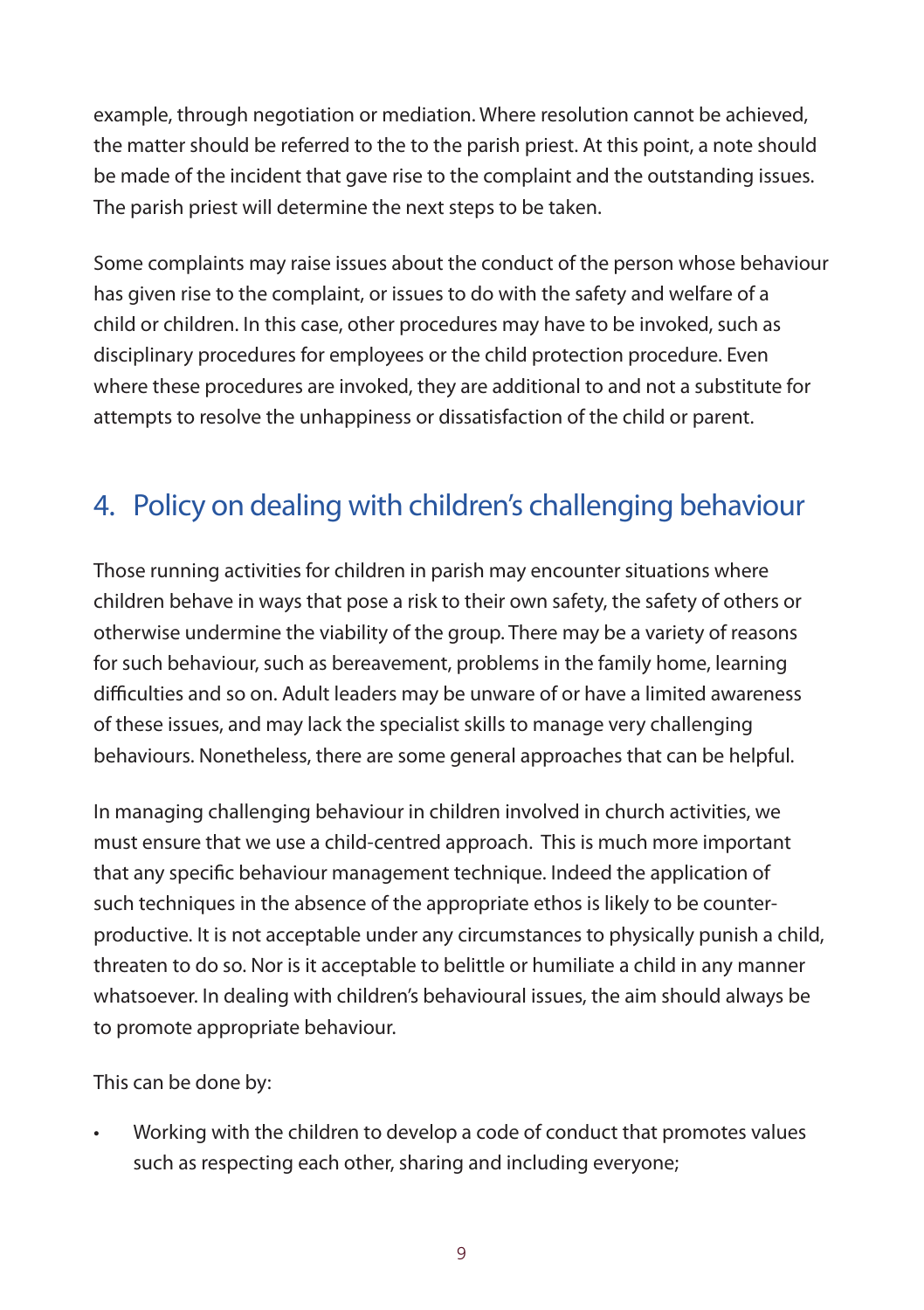- • Informing parents of the behaviour expected of their children, and asking them to share any information that might be significant to the management of their children's behaviour;
- Managing the children's environment in a manner that does not place unrealistic expectations on them, for example: minimising the amount of unstructured time;
- • Paying attention to and responding to the verbal and non-verbal cues by which children indicate whether or not they are comfortable, anxious or distressed;
- • Ignoring attention-seeking or irritating behaviour that does not undermine the viability of the group or the safety of its members;
- • Communicating directly and simply with children when their behaviour risks undermining the viability of the group or the safety of the members;
- • If necessary, asking the child to take a short 'time-out' from an activity and then helping him or her to reintegrate;
- • Keeping parents informed of behavioural problems and asking their assistance, where appropriate;
- • Excluding the child from the activity only where it is clear that there is no other way to ensure the viability of the activity and safety of the participants;
- • Keeping a record of all the steps taken to resolve the difficulties.

## 5. Anti-bullying policy

All children and young people involved in OMI church activities will be treated with respect and dignity by those adults who run the activities and by the other children who participate in them. It is not permissible to discriminate against any child or young person on the basis of age, gender, race, religion, culture, disability, sexuality or political views. Bullying, defined as repeated acts of physical, verbal or psychological aggression, is not acceptable and those who run activities involving children must take steps to ensure that the risk of bullying is minimised. This involves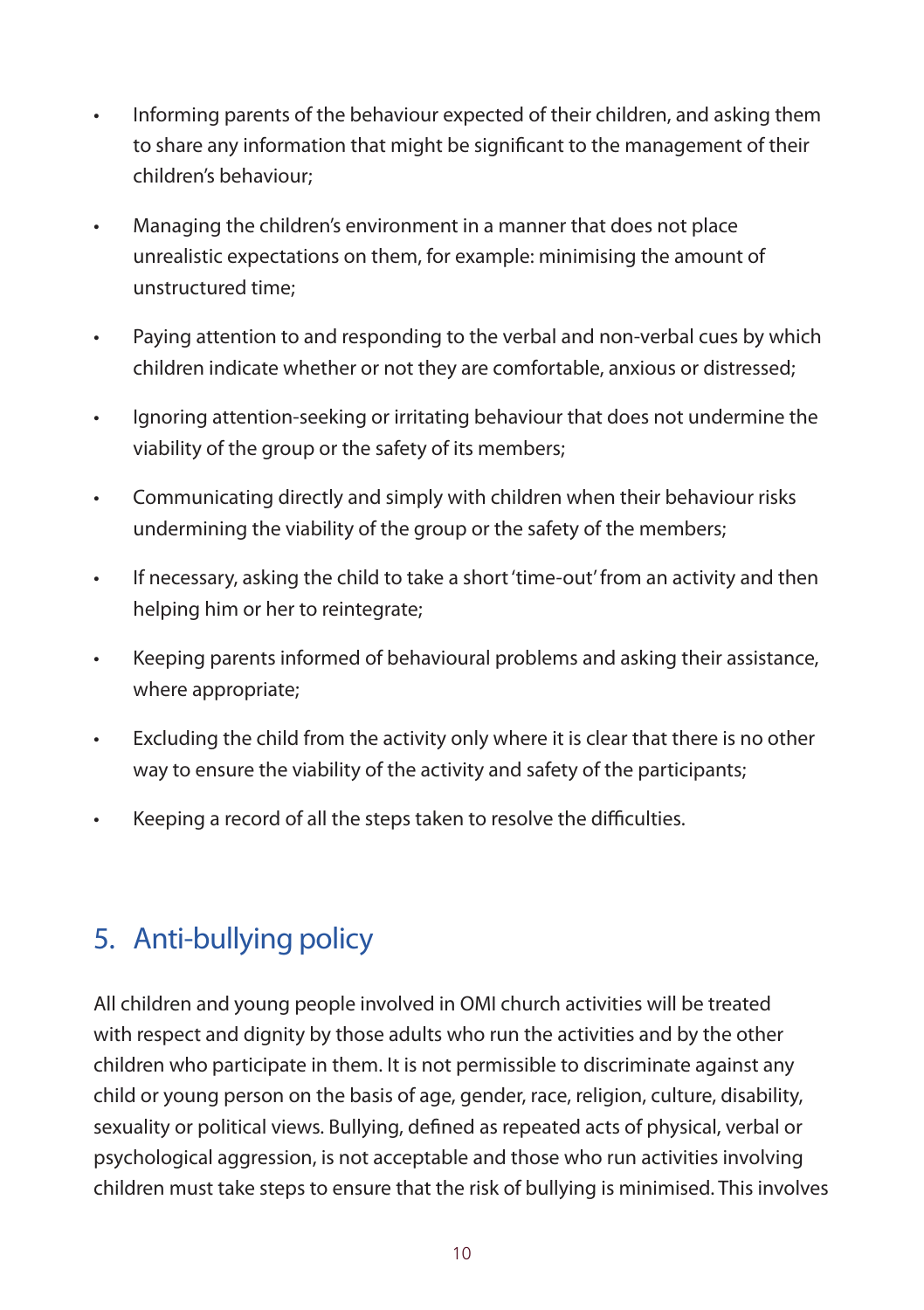ensuring that:

- • All activities have a child-centred approach
- Those who work with children are carefully chosen
- That workers and volunteers behave appropriately in their dealings with children
- • Proper arrangements are made when organising activities and outings (including ensuring adequate levels of supervision of children and young people)
- Good records are maintained

The policies on complaints and dealing with challenging behaviour, as outlined above, must form part of an anti-bullying strategy, and all allegations of bullying must be treated with the utmost seriousness.

Bullying of children by adults is a form of child abuse and must be reported to the Designated Person, Suzanne Phelan.

Suzanne Phelan's contact number: 085 114 6391.

## 6. Intimate care policy

Intimate care involves those activities that people generally do for themselves: washing, dressing, toileting, etc. OMI personnel are not ordinarily involved in the provision of intimate care and are not authorised to carry out such tasks. There are OMI services such as crèches, which care for pre-school children where intimate care is provided. The members of such services are authorised to provide such care by virtue of their employment. They are subject to the policies and procedures of the service.

The annual OMI Pilgrimage to Lourdes, too, may require some degree of intimate care. All volunteers who accompany the sick are given guidance and direction on these matters by the pilgrimage organising committee. The Oblate Youth Service OYS members (generally aged at least 17) who accompany the (adult) pilgrims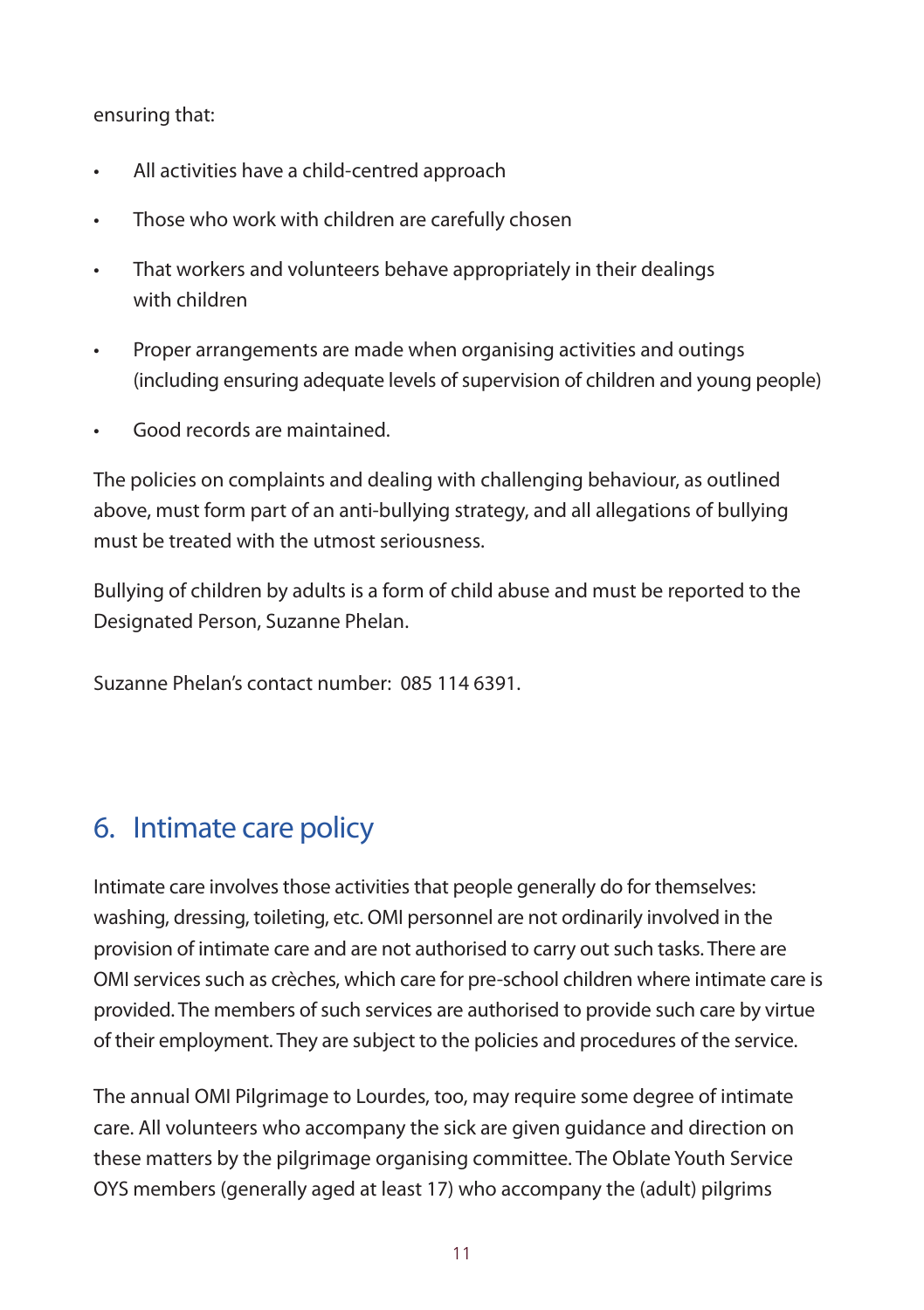on the OMI Pilgrimage to Lourdes each September are not permitted to provide intimate care for the sick pilgrims. Such care is provided by nursing staff and other adult volunteers. OYS members who are under 18 are required to wear different coloured badges to ensure that they are easily distinguishable from the other volunteers and do not find themselves in a situation where they are asked to provide such care. It is not possible to anticipate every eventuality; situations can arise when adults are required to depart from normal practice. In general, adults should not do for children what the children can do for themselves. A child who has a toileting accident, for example, may need some adult assistance but that does not necessarily mean accompanying the child to the toilet. Touching children may be appropriate in certain situations, for instance, in comforting a distressed child. Some rules apply.

Physical comfort/reassurance should always be offered in response to the child's needs and wishes. Adults need to be sensitive to what is being communicated by the child's behaviour (children who are not comfortable being touched will draw back from contact). Any physical contact should take place in the presence of others. Children should only be touched over their clothes and above the waist (and away from the breast area for girls). As in all such situations, knowing as much as possible about the children for whom the adults are responsible will help the adult staff and volunteers respond appropriately to their needs. Parish groups planning activities and trips away should always ask the children's parents for any information that needs to be shared with the adult carers.

## 7. Policy on communications with children & young people

It is fundamental to Oblate child safeguarding policy that children participate in Oblate-run church activities with the knowledge and consent of their parents. To be valid, such consent must be informed. Therefore, information about church activities involving children must be shared with the parents, rather than directly with the children. For example, parents should be informed when their children are expected to serve at Mass or attend choir practice. It is not appropriate for any person acting on behalf of OMI parishes or services to collect, retain or use a young person's personal mobile phone number or email address, to become a child's 'Facebook Friend' or similar or to in any way use social media to enter into personal communication with a child or young person. Parishes may use text or email to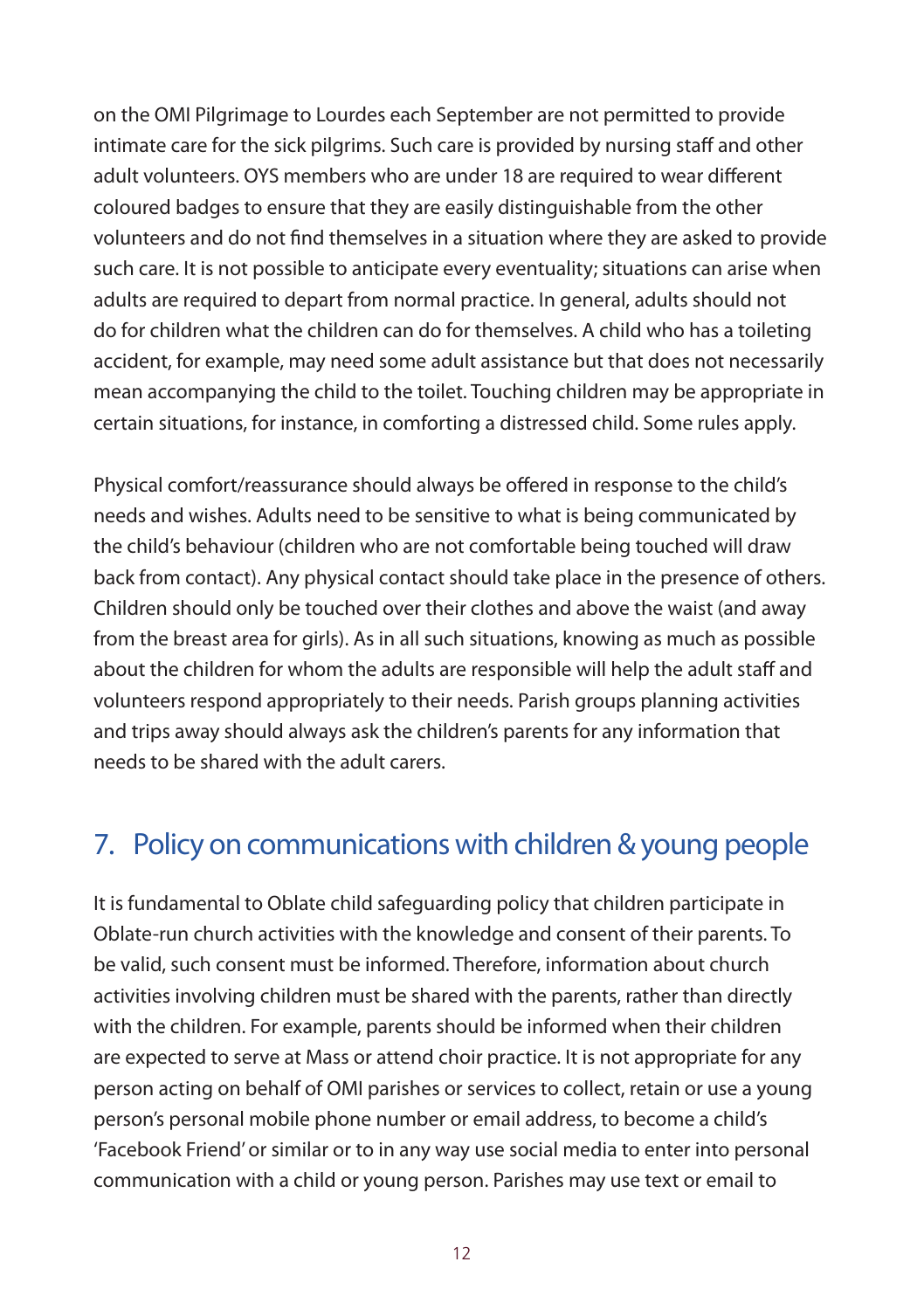inform older young people (16/17-year olds) of events and arrangements, provided they have the consent of their parents to do so. Such messages should come from a parish account, not a personal phone or email address. Messages should be sent only between 9am and 8pm. They should not contain any personal information about young people.

#### **Photographs**

Photographs of children and young people can only be placed on the websites of parishes and services with their consent and that of their parents.